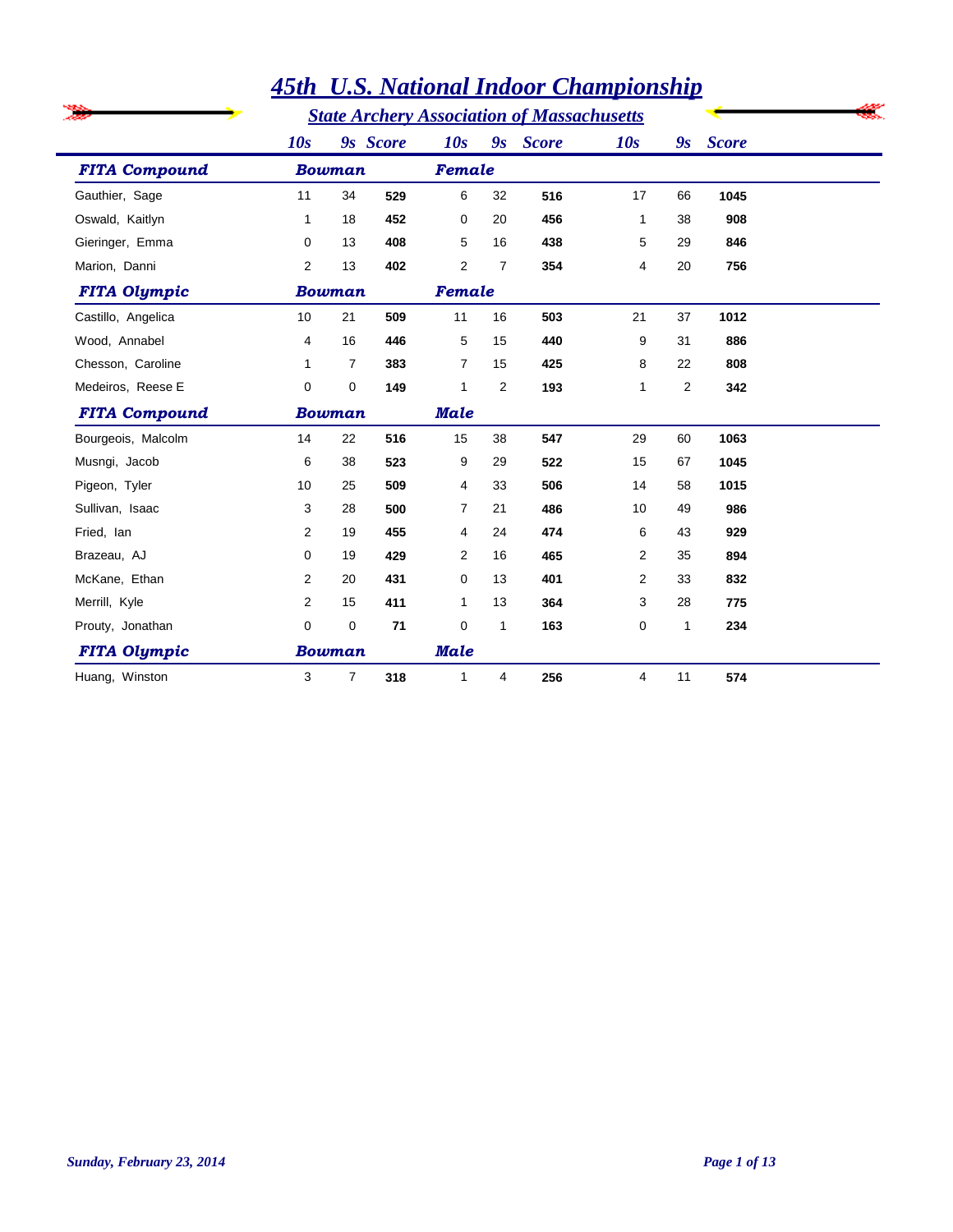|                              |                |                |          |                |                | <b>45th U.S. National Indoor Championship</b>     |              |                           |              |
|------------------------------|----------------|----------------|----------|----------------|----------------|---------------------------------------------------|--------------|---------------------------|--------------|
|                              |                |                |          |                |                | <b>State Archery Association of Massachusetts</b> |              |                           |              |
|                              | 10s            |                | 9s Score | 10s            |                | 9s Score                                          | 10s          | $\mathbf{g}_{\mathbf{S}}$ | <b>Score</b> |
| <b>FITA Compound</b>         | Cub            |                |          | Female         |                |                                                   |              |                           |              |
| Deslauriers, Abriana         | 22             | 28             | 562      | 26             | 32             | 564                                               | 48           | 60                        | 1126         |
| Henshaw, Lily                | 15             | 36             | 545      | 13             | 43             | 549                                               | 28           | 79                        | 1094         |
| Evelhoch, Renee              | 5              | 42             | 531      | 7              | 34             | 523                                               | 12           | 76                        | 1054         |
| Borzuku, Casey               | 7              | 31             | 513      | 3              | 26             | 490                                               | 10           | 57                        | 1003         |
| Skinner, Aleksandra          | 6              | 25             | 490      | 4              | 32             | 511                                               | 10           | 57                        | 1001         |
| Nappen, Abigail Y            | 4              | 10             | 429      | 0              | $\overline{2}$ | 309                                               | 4            | 12                        | 738          |
| <b>FITA Olympic</b>          | Cub            |                |          | Female         |                |                                                   |              |                           |              |
| Tabit, Hana                  | 11             | 20             | 496      | 15             | 16             | 506                                               | 26           | 36                        | 1002         |
| Domanico, Meghan             | 9              | 18             | 489      | 12             | 25             | 510                                               | 21           | 43                        | 999          |
| Crombie, Shannon             | 5              | 11             | 464      | 7              | 10             | 488                                               | 12           | 21                        | 952          |
| Reynholds, Meredith          | 8              | 14             | 456      | 6              | 14             | 447                                               | 14           | 28                        | 903          |
| Vaccaro, Lucia               | 6              | 10             | 421      | 5              | 17             | 450                                               | 11           | 27                        | 871          |
| Yue, Kai-Jia                 | 2              | 13             | 419      | 4              | 9              | 438                                               | 6            | 22                        | 857          |
| Martel, Dakota               | 3              | 6              | 364      | 9              | 9              | 426                                               | 12           | 15                        | 790          |
| Seng, Amanda                 | 1              | 3              | 265      | 3              | 2              | 307                                               | 4            | 5                         | 572          |
| Norton, Amy                  | 1              | 1              | 147      | 0              | $\mathbf{1}$   | 184                                               | 1            | 2                         | 331          |
| <b>FITA Compound</b>         | Cub            |                |          | <b>Male</b>    |                |                                                   |              |                           |              |
| McVey, Tyler                 | 30             | 30             | 570      | 33             | 27             | 573                                               | 63           | 57                        | 1143         |
| Trahan, Seth M               | 23             | 35             | 561      | 23             | 36             | 562                                               | 46           | 71                        | 1123         |
| Merrill, Ethan               | 8              | 48             | 543      | 15             | 43             | 553                                               | 23           | 91                        | 1096         |
| Oliver, Evan T               | 10             | 42             | 540      | 14             | 31             | 537                                               | 24           | 73                        | 1077         |
| Molloy Jr, Charles           | 2              | 28             | 496      | 4              | 24             | 491                                               | 6            | 52                        | 987          |
| Rossi, Jacob                 | 6              | 23             | 482      | 3              | 26             | 482                                               | 9            | 49                        | 964          |
| Dean, Adam                   | 3              | 18             | 464      | 5              | 21             | 477                                               | 8            | 39                        | 941          |
| Richards, Chris              | 0              | 4              | 346      | 1              | 5              | 385                                               | 1            | 9                         | 731          |
| <b>FITA Olympic</b>          | Cub            |                |          | <b>Male</b>    |                |                                                   |              |                           |              |
| Lynch, Josh                  | 12             | 17             | 492      | $\overline{7}$ | 20             | 498                                               | 19           | 37                        | 990          |
| Florman, Ferris              | 8              | 16             | 473      | 14             | 20             | 507                                               | 22           | 36                        | 980          |
| Spellman III, Robert Michael | 5              | 7              | 405      | 5              | 10             | 398                                               | 10           | 17                        | 803          |
| Weik, Noah                   | 5              | 8              | 406      | 4              | $\overline{7}$ | 396                                               | 9            | 15                        | 802          |
| Lee, Alfred                  | 4              | 11             | 380      | 2              | 8              | 390                                               | 6            | 19                        | 770          |
| DuCasse, Anthony             | 3              | 8              | 346      | 1              | 11             | 417                                               | 4            | 19                        | 763          |
| Martin, Stefan               | 5              | 11             | 387      | 0              | 9              | 353                                               | 5            | 20                        | 740          |
| Chung, Timothy               | $\overline{2}$ | 5              | 326      | 3              | 5              | 386                                               | 5            | 10                        | 712          |
| Chew, Kevin                  | 1              | 5              | 337      | 1              | $\overline{7}$ | 337                                               | 2            | 12                        | 674          |
| Steel, Nicolas               | 1              | 6              | 285      | 1              | 5              | 314                                               | 2            | 11                        | 599          |
| Keller, Benjamin             | 5              | $\overline{c}$ | 320      | 0              | $\mathbf{3}$   | 253                                               | 5            | 5                         | 573          |
| Dutton, Zachary              | 0              | 4              | 287      | 1              | $\mathbf{1}$   | 197                                               | $\mathbf{1}$ | 5                         | 484          |

## *Sunday, February 23, 2014 Page 2 of 13*

 $\overline{a}$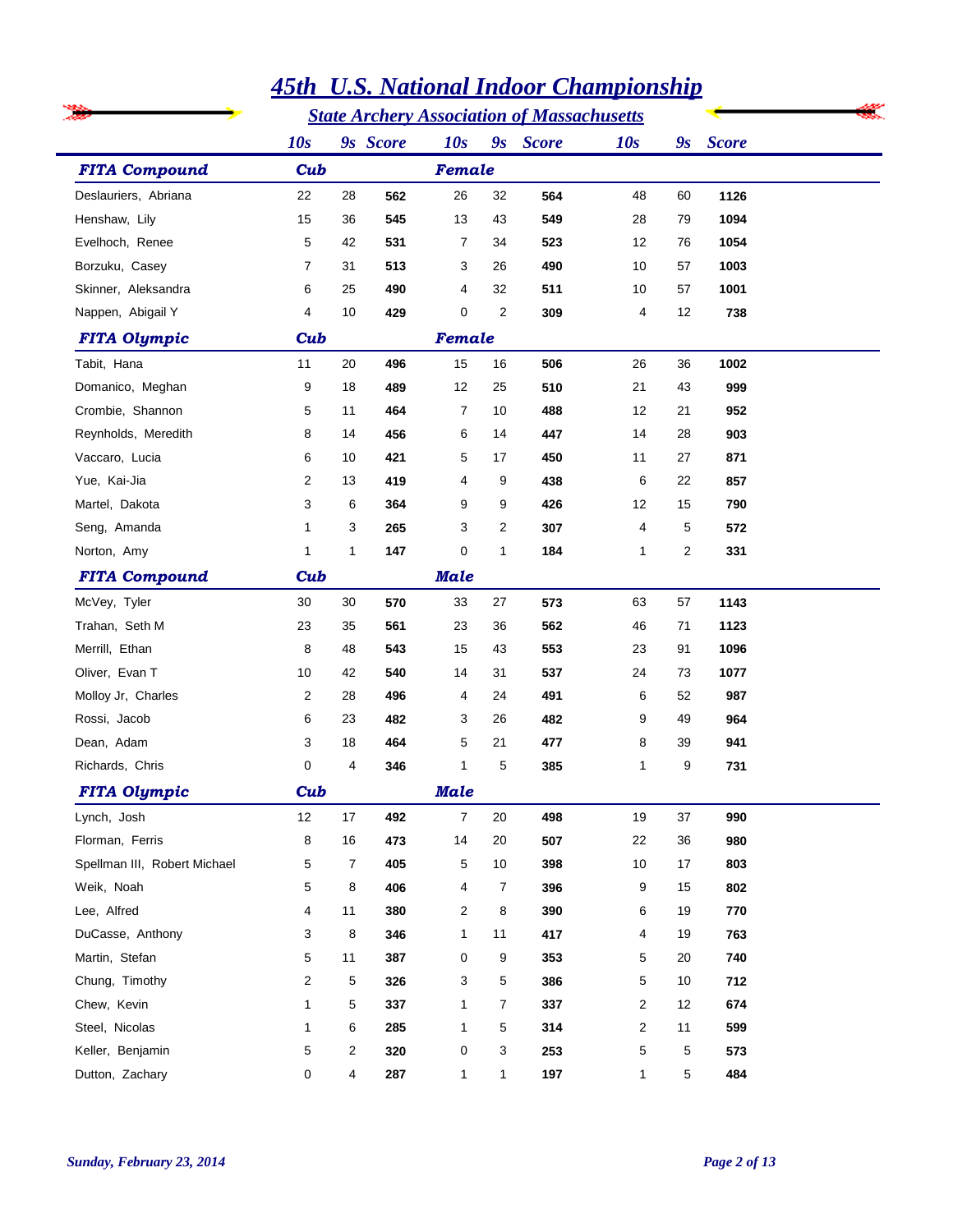|                         | <b>State Archery Association of Massachusetts</b> |                |          |                |                |              |     |                |              |  |
|-------------------------|---------------------------------------------------|----------------|----------|----------------|----------------|--------------|-----|----------------|--------------|--|
|                         | 10s                                               |                | 9s Score | 10s            | 9s             | <b>Score</b> | 10s | 9s             | <b>Score</b> |  |
| <b>FITA Compound</b>    | Cadet                                             |                |          | Female         |                |              |     |                |              |  |
| Courtright, Erin        | 31                                                | 29             | 571      | 26             | 34             | 566          | 57  | 63             | 1137         |  |
| Chretien, Kaitlyn       | 25                                                | 35             | 565      | 26             | 34             | 566          | 51  | 69             | 1131         |  |
| Gianos, Sarah           | 26                                                | 34             | 566      | 16             | 42             | 554          | 42  | 76             | 1120         |  |
| Papalimberis, Arielle   | 15                                                | 42             | 552      | 24             | 35             | 567          | 39  | 77             | 1119         |  |
| Comollo, Kayleigh       | 17                                                | 39             | 553      | 16             | 39             | 551          | 33  | 78             | 1104         |  |
| Strachan, Sophia        | 14                                                | 39             | 548      | 15             | 43             | 553          | 29  | 82             | 1101         |  |
| Laukaitis, Anna         | 9                                                 | 42             | 540      | 14             | 36             | 533          | 23  | 78             | 1073         |  |
| Bouchard, Jenna         | 4                                                 | 30             | 500      | 4              | 34             | 509          | 8   | 64             | 1009         |  |
| Heller, Courtney        | 4                                                 | 36             | 506      | 6              | 34             | 495          | 10  | 70             | 1001         |  |
| Almonte, Maegan         | 1                                                 | 16             | 462      | 3              | 27             | 484          | 4   | 43             | 946          |  |
| O'Brien, Kelly          | 3                                                 | 16             | 460      | 6              | 16             | 450          | 9   | 32             | 910          |  |
| Greenslit, Jessica      | 0                                                 | 13             | 414      | 1              | 13             | 436          | 1   | 26             | 850          |  |
| <b>FITA Olympic</b>     | Cadet                                             |                |          | Female         |                |              |     |                |              |  |
| Lam, Julia              | 32                                                | 17             | 560      | 20             | 30             | 558          | 52  | 47             | 1118         |  |
| Nelson, Emily           | 15                                                | 30             | 527      | 24             | 21             | 546          | 39  | 51             | 1073         |  |
| Buswell, Alice          | 15                                                | 21             | 523      | 15             | 22             | 526          | 30  | 43             | 1049         |  |
| Majewski, Nicole        | 15                                                | 23             | 526      | 11             | 15             | 498          | 26  | 38             | 1024         |  |
| Vartenigian, Katie      | 12                                                | 21             | 507      | 17             | 17             | 508          | 29  | 38             | 1015         |  |
| Polise, Olivia          | 14                                                | 16             | 499      | 16             | 21             | 505          | 30  | 37             | 1004         |  |
| Yue, Kai-Lou            | 12                                                | 18             | 494      | 13             | 19             | 491          | 25  | 37             | 985          |  |
| Hamlett, Brittani       | 10                                                | 16             | 491      | 8              | 21             | 492          | 18  | 37             | 983          |  |
| Vella, Raven            | 8                                                 | 21             | 480      | 10             | 19             | 484          | 18  | 40             | 964          |  |
| Brooks, Leah            | 7                                                 | 20             | 467      | 11             | 18             | 487          | 18  | 38             | 954          |  |
| Phelps, Rachel          | 12                                                | 17             | 482      | $\overline{7}$ | 14             | 463          | 19  | 31             | 945          |  |
| Coutu, Sarah            | 5                                                 | 16             | 438      | 11             | 16             | 498          | 16  | 32             | 936          |  |
| Cracco, Elise           | $\overline{7}$                                    | 12             | 445      | 6              | 15             | 472          | 13  | 27             | 917          |  |
| Burpeau, Coleen         | 8                                                 | 19             | 466      | 5              | 14             | 444          | 13  | 33             | 910          |  |
| Haley, Cassandra        | 5                                                 | 15             | 445      | 4              | 10             | 430          | 9   | 25             | 875          |  |
| Gray, Morgan            | 10                                                | 11             | 442      | 7              | 12             | 431          | 17  | 23             | 873          |  |
| Wright, Miranda         | 7                                                 | $\overline{7}$ | 421      | 3              | 14             | 442          | 10  | 21             | 863          |  |
| LaCross, Lyndzi Marie   | 6                                                 | $\overline{7}$ | 427      | 2              | $\overline{7}$ | 425          | 8   | 14             | 852          |  |
| Saxena, Juhi            | 7                                                 | 13             | 410      | 2              | 6              | 419          | 9   | 19             | 829          |  |
| Wong, Peye "Alexandria" | 6                                                 | 9              | 424      | 1              | 6              | 397          | 7   | 15             | 821          |  |
| Clark, Anika            | 4                                                 | 12             | 402      | 2              | 5              | 373          | 6   | 17             | 775          |  |
| Nieves, Andrea A        | 2                                                 | 4              | 249      | 1              | 6              | 333          | 3   | 10             | 582          |  |
| Muti, Caitlyn           | 4                                                 | 6              | 298      | 1              | $\mathbf{1}$   | 199          | 5   | $\overline{7}$ | 497          |  |
| van der Swaagh, Abigail | 9                                                 | 20             | 479      | 0              | 0              | 0            | 9   | 20             | 479          |  |
| Toole, Maegan           | 1                                                 | $\mathbf{1}$   | 205      | 2              | 0              | 183          | 3   | 1              | 388          |  |
| Howell, Natalie         | 0                                                 | $\pmb{0}$      | 0        | 0              | 0              | 0            | 0   | 0              | 0            |  |
| Sabbineni, Tara         | 0                                                 | 0              | 0        | 0              | 0              | 0            | 0   | 0              | 0            |  |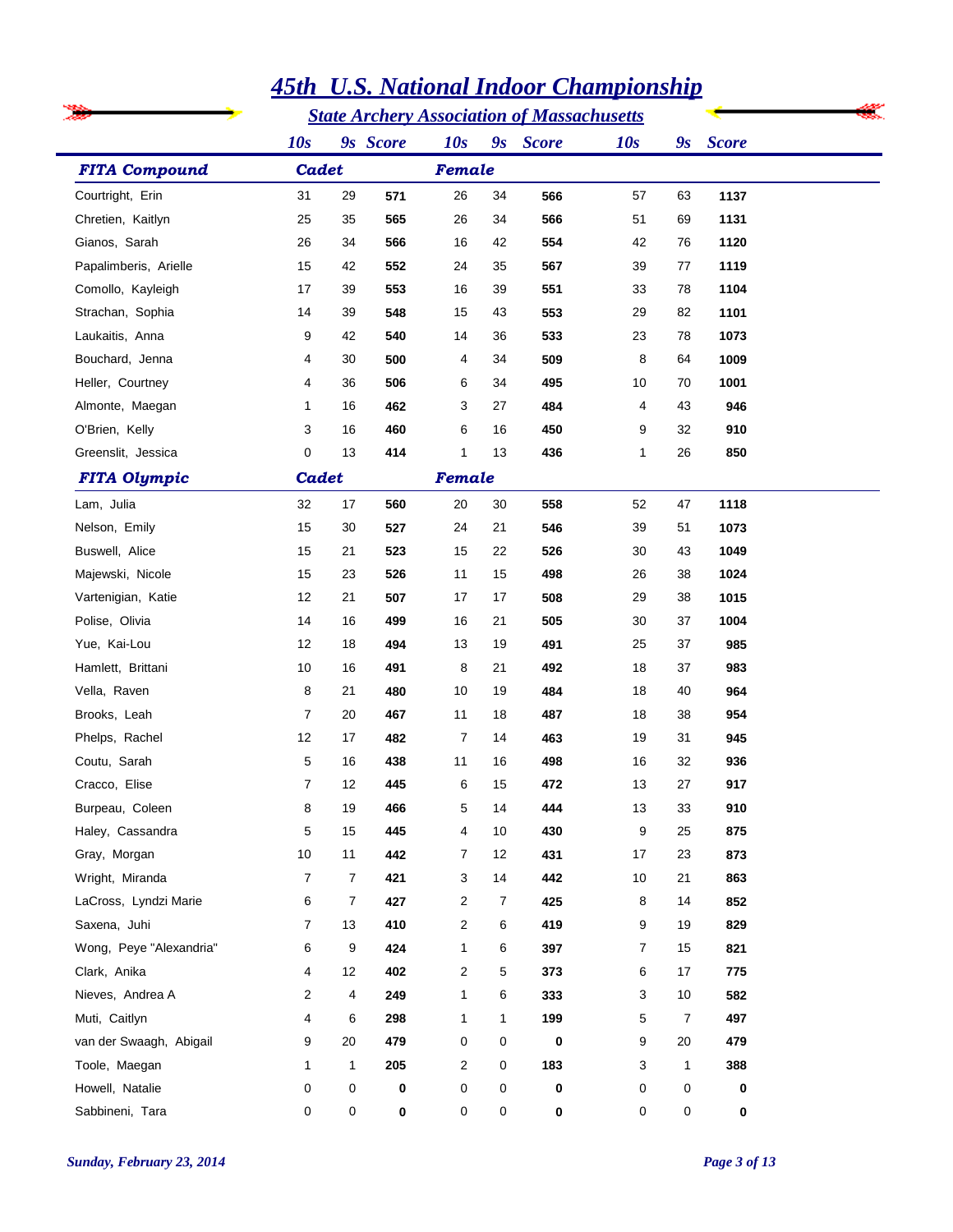|                       |                | <b>State Archery Association of Massachusetts</b> |          |             |    |              |     |                           |              |  |
|-----------------------|----------------|---------------------------------------------------|----------|-------------|----|--------------|-----|---------------------------|--------------|--|
|                       | 10s            |                                                   | 9s Score | 10s         | 9s | <b>Score</b> | 10s | $\mathbf{g}_{\mathbf{S}}$ | <b>Score</b> |  |
| <b>FITA Compound</b>  | Cadet          |                                                   |          | <b>Male</b> |    |              |     |                           |              |  |
| Bell, Jimmy           | 41             | 19                                                | 581      | 37          | 23 | 577          | 78  | 42                        | 1158         |  |
| Hanley, Kolby         | 39             | 21                                                | 579      | 37          | 23 | 577          | 76  | 44                        | 1156         |  |
| Abell, Cory           | 28             | 30                                                | 566      | 29          | 31 | 569          | 57  | 61                        | 1135         |  |
| Sheehan, Jack         | 20             | 35                                                | 562      | 23          | 34 | 560          | 43  | 69                        | 1122         |  |
| DiGregorio, Michael   | 19             | 36                                                | 554      | 26          | 32 | 564          | 45  | 68                        | 1118         |  |
| Meunier, Seth         | 15             | 44                                                | 554      | 15          | 43 | 553          | 30  | 87                        | 1107         |  |
| Piette, Graeme        | 15             | 39                                                | 549      | 12          | 45 | 549          | 27  | 84                        | 1098         |  |
| Phelps, Eric          | 17             | 38                                                | 554      | 10          | 44 | 544          | 27  | 82                        | 1098         |  |
| Fazio, Nicolas        | 15             | 37                                                | 547      | 14          | 38 | 545          | 29  | 75                        | 1092         |  |
| Chase, Zachary        | 13             | 41                                                | 547      | 12          | 37 | 537          | 25  | 78                        | 1084         |  |
| Francis, Tanner       | 9              | 40                                                | 535      | 16          | 33 | 544          | 25  | 73                        | 1079         |  |
| McKinstry, Scott Leon | 7              | 43                                                | 534      | 8           | 47 | 543          | 15  | 90                        | 1077         |  |
| Perrier, CJ           | 11             | 35                                                | 537      | 9           | 34 | 529          | 20  | 69                        | 1066         |  |
| Murphy, Kalob         | 13             | 35                                                | 537      | 7           | 38 | 526          | 20  | 73                        | 1063         |  |
| Alicandro, Daniel     | 12             | 33                                                | 511      | 11          | 37 | 539          | 23  | 70                        | 1050         |  |
| Shemet, Ashton        | 10             | 35                                                | 532      | 3           | 31 | 510          | 13  | 66                        | 1042         |  |
| Tilton, Michael A     | 4              | 29                                                | 504      | 12          | 38 | 522          | 16  | 67                        | 1026         |  |
| Doran, Gabriel        | 1              | 20                                                | 446      | 4           | 17 | 452          | 5   | 37                        | 898          |  |
| Bruyette, Tyler       | 4              | 24                                                | 430      | 3           | 8  | 368          | 7   | 32                        | 798          |  |
| <b>FITA Olympic</b>   | Cadet          |                                                   |          | <b>Male</b> |    |              |     |                           |              |  |
| Zhou, Collin          | 25             | 24                                                | 552      | 29          | 19 | 550          | 54  | 43                        | 1102         |  |
| Moskow, Joshua        | 32             | 14                                                | 555      | 23          | 23 | 545          | 55  | 37                        | 1100         |  |
| Johnson, Nathan       | 24             | 24                                                | 541      | 21          | 29 | 549          | 45  | 53                        | 1090         |  |
| Sugimoto, Yuji        | 18             | 29                                                | 540      | 19          | 28 | 533          | 37  | 57                        | 1073         |  |
| Chiu, Raymond         | 19             | 24                                                | 539      | 14          | 28 | 523          | 33  | 52                        | 1062         |  |
| Harvey, Joshua        | 17             | 20                                                | 513      | 15          | 18 | 514          | 32  | 38                        | 1027         |  |
| Fowle, Brandon        | 13             | 20                                                | 505      | 16          | 20 | 520          | 29  | 40                        | 1025         |  |
| Pavuluri, Harsha      | 19             | 17                                                | 525      | 15          | 13 | 499          | 34  | 30                        | 1024         |  |
| Podgorski, Joshua     | 5              | 16                                                | 486      | 17          | 27 | 533          | 22  | 43                        | 1019         |  |
| Shute, Gabriel        | 11             | 24                                                | 498      | 13          | 21 | 510          | 24  | 45                        | 1008         |  |
| Phelps, Nathan        | 14             | 21                                                | 509      | 10          | 17 | 493          | 24  | 38                        | 1002         |  |
| Mimo, Jarod           | 13             | 22                                                | 508      | 13          | 19 | 492          | 26  | 41                        | 1000         |  |
| Mcguire, Timothy      | 15             | 20                                                | 508      | 12          | 11 | 467          | 27  | 31                        | 975          |  |
| Huang, Lawrence       | $\overline{7}$ | 16                                                | 472      | 10          | 19 | 490          | 17  | 35                        | 962          |  |
| Geldhof, Quinten      | 7              | 21                                                | 473      | 9           | 17 | 479          | 16  | 38                        | 952          |  |
| Tabedzki, Andrew      | 5              | 14                                                | 452      | 11          | 18 | 495          | 16  | 32                        | 947          |  |
| Brodin, Russell       | 5              | 16                                                | 454      | 8           | 14 | 451          | 13  | 30                        | 905          |  |
| Vaccaro, James B      | 6              | 12                                                | 435      | 8           | 16 | 468          | 14  | 28                        | 903          |  |
| Barcellos, Christian  | 11             | 9                                                 | 456      | 0           | 14 | 440          | 11  | 23                        | 896          |  |
| Iceman, Benjamin      | 5              | 16                                                | 426      | 9           | 15 | 464          | 14  | 31                        | 890          |  |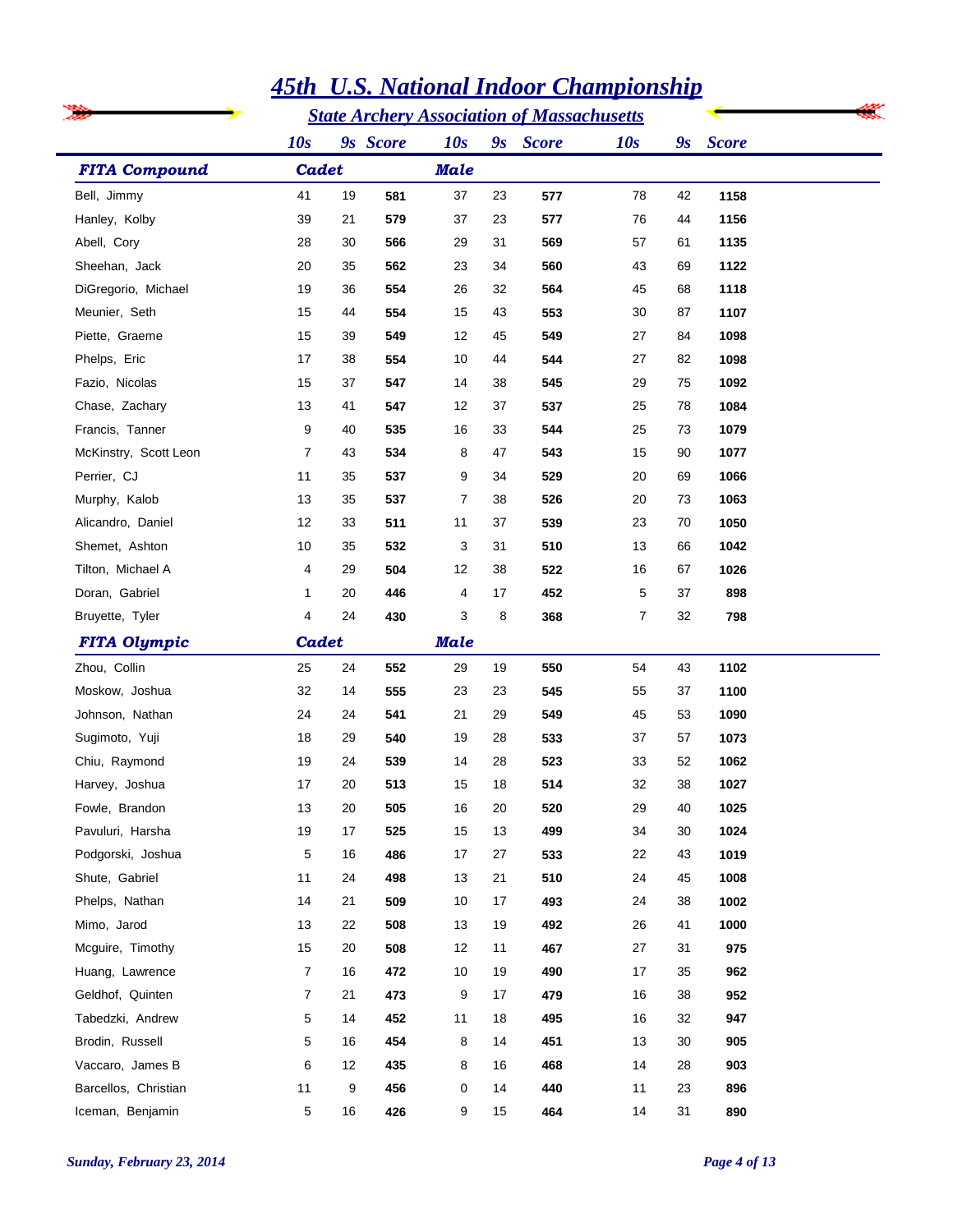|                     |                |                |          |                |                | 45th U.S. National Indoor Championship            |                |          |              |  |
|---------------------|----------------|----------------|----------|----------------|----------------|---------------------------------------------------|----------------|----------|--------------|--|
|                     |                |                |          |                |                | <b>State Archery Association of Massachusetts</b> |                |          |              |  |
|                     | 10s            |                | 9s Score | 10s            | 9s             | <b>Score</b>                                      | 10s            | 9s       | <b>Score</b> |  |
| Jukoski, Zachary    | 3              | 17             | 420      | $\overline{7}$ | 15             | 447                                               | 10             | 32       | 867          |  |
| Choi, Isaac         | $\overline{7}$ | 11             | 437      | 5              | 11             | 405                                               | 12             | 22       | 842          |  |
| Soares, Asher       | 3              | 13             | 412      | 6              | 12             | 428                                               | 9              | 25       | 840          |  |
| Steel, Alexander    | 4              | 5              | 393      | $\overline{7}$ | 12             | 442                                               | 11             | 17       | 835          |  |
| Baker III, Weston C | 6              | 10             | 375      | $\overline{7}$ | 13             | 412                                               | 13             | 23       | 787          |  |
| Hutton, Kai         | 5              | 4              | 344      | 3              | 16             | 429                                               | 8              | 20       | 773          |  |
| Lio, Jakob          | 3              | $\overline{2}$ | 355      | 3              | 11             | 393                                               | 6              | 13       | 748          |  |
| Nelson, Andrew      | 4              | 10             | 360      | 3              | 5              | 300                                               | $\overline{7}$ | 15       | 660          |  |
| Driscoll, Brendan   | 1              | 8              | 307      | 5              | 8              | 283                                               | 6              | 16       | 590          |  |
| Dupre, Daniel A     | 0              | 2              | 153      | 1              | $\overline{2}$ | 203                                               | 1              | 4        | 356          |  |
| Cioffi, Michael     | $\Omega$       | 0              | 0        | 0              | 0              | 0                                                 | $\Omega$       | $\Omega$ | 0            |  |
| Morse, Noah         | 0              | 0              | 0        | 0              | 0              | 0                                                 | 0              | 0        | 0            |  |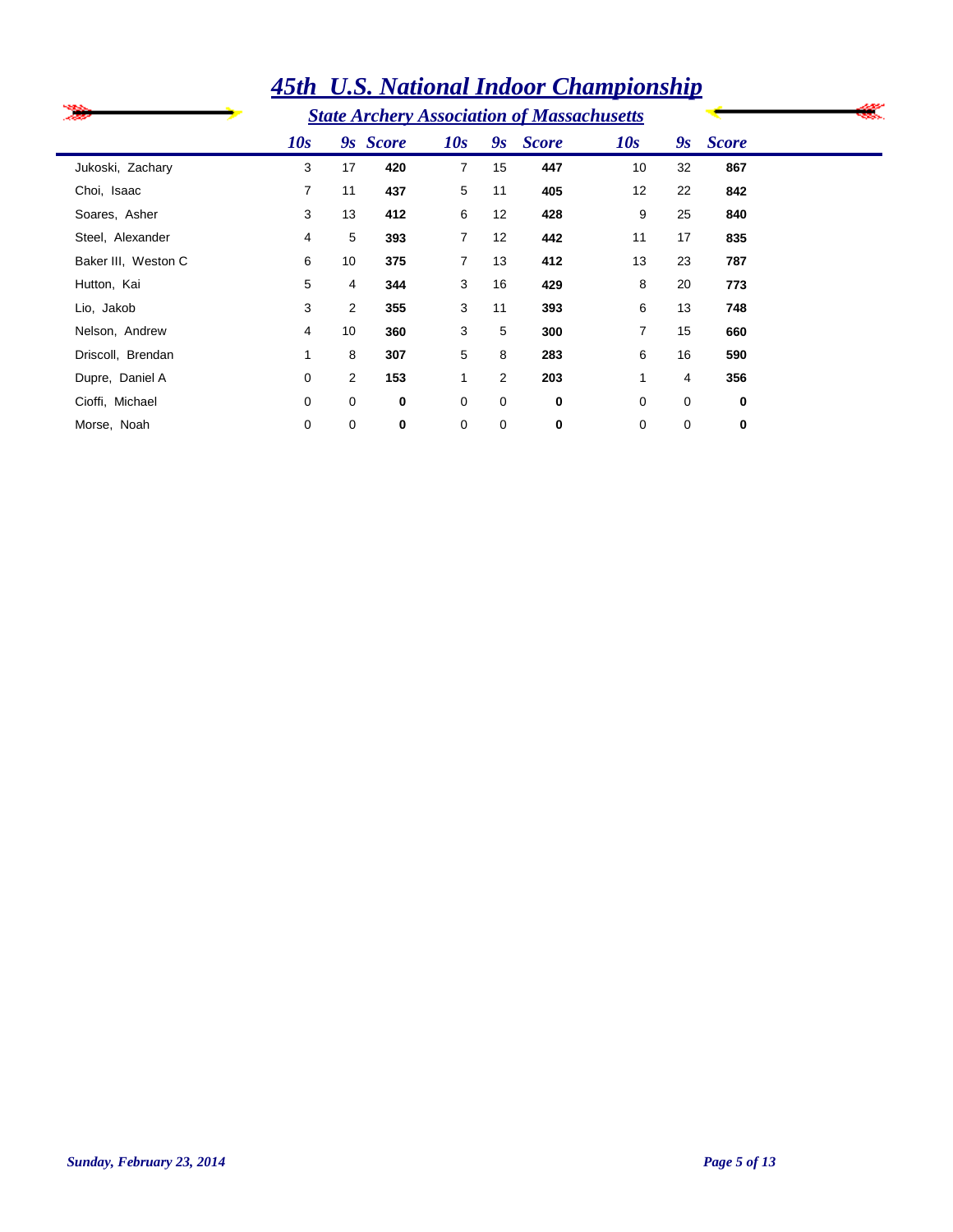|                               |                |                |          |             |                | <b>State Archery Association of Massachusetts</b> |                |                |              |  |
|-------------------------------|----------------|----------------|----------|-------------|----------------|---------------------------------------------------|----------------|----------------|--------------|--|
|                               | 10s            |                | 9s Score | 10s         |                | 9s Score                                          | 10s            | 9s             | <b>Score</b> |  |
| <b>FITA Compound</b>          | <b>Junior</b>  |                |          | Female      |                |                                                   |                |                |              |  |
| Cyr, Gabrielle                | 32             | 28             | 572      | 29          | 31             | 569                                               | 61             | 59             | 1141         |  |
| Gallant, Callie               | 22             | 35             | 559      | 21          | 38             | 559                                               | 43             | 73             | 1118         |  |
| LaPine, Michelle              | 13             | 35             | 537      | 18          | 37             | 553                                               | 31             | 72             | 1090         |  |
| Templeton, Jessica            | 20             | 32             | 552      | 9           | 38             | 528                                               | 29             | 70             | 1080         |  |
| Aratoon, Emily                | 10             | 39             | 535      | 13          | 35             | 528                                               | 23             | 74             | 1063         |  |
| Yost, Marissa                 | 7              | 37             | 530      | 4           | 41             | 527                                               | 11             | 78             | 1057         |  |
| Heller, Alexis                | $\overline{7}$ | 30             | 512      | 5           | 28             | 501                                               | 12             | 58             | 1013         |  |
| St Martin, Gabrielle M        | 4              | 28             | 486      | 3           | 30             | 491                                               | $\overline{7}$ | 58             | 977          |  |
| <b>FITA Olympic</b>           | Junior         |                |          | Female      |                |                                                   |                |                |              |  |
| Smith, Hannah                 | 14             | 16             | 512      | 18          | 20             | 526                                               | 32             | 36             | 1038         |  |
| Dickerson, Elizabeth          | 10             | 14             | 466      | 16          | 15             | 496                                               | 26             | 29             | 962          |  |
| Wade, Abigail C               | 13             | 15             | 487      | 7           | 14             | 462                                               | 20             | 29             | 949          |  |
| Jewett, Ellen                 | 6              | 17             | 459      | 9           | 22             | 485                                               | 15             | 39             | 944          |  |
| Loxtercamp, Elizabeth (Lizzy) | 10             | 15             | 469      | 6           | 15             | 470                                               | 16             | 30             | 939          |  |
| Chew, Katherine               | 11             | 18             | 485      | 8           | 10             | 447                                               | 19             | 28             | 932          |  |
| Lam, Kasey                    | 9              | $\overline{7}$ | 454      | 6           | 11             | 470                                               | 15             | 18             | 924          |  |
| Chew, Natalie                 | 7              | 12             | 443      | 7           | 17             | 477                                               | 14             | 29             | 920          |  |
| Davey, Emma                   | 10             | 6              | 427      | 2           | 11             | 399                                               | 12             | 17             | 826          |  |
| Yeh, Anna                     | 2              | 9              | 414      | 1           | 13             | 408                                               | 3              | 22             | 822          |  |
| Clifford, Adele               | 4              | 3              | 367      | 3           | 4              | 322                                               | 7              | $\overline{7}$ | 689          |  |
| Sadowski, Michelle            | 2              | 9              | 325      | 2           | 3              | 308                                               | 4              | 12             | 633          |  |
| Flegenheimer, Quynne A        | 1              | 4              | 251      | 1           | $\overline{2}$ | 219                                               | 2              | 6              | 470          |  |
| <b>FITA Compound</b>          | Junior         |                |          | <b>Male</b> |                |                                                   |                |                |              |  |
| Hall, Jared                   | 35             | 23             | 573      | 31          | 29             | 571                                               | 66             | 52             | 1144         |  |
| Maskell, Owen                 | 27             | 33             | 567      | 35          | 25             | 575                                               | 62             | 58             | 1142         |  |
| Kane, Eric                    | 35             | 25             | 575      | 25          | 35             | 565                                               | 60             | 60             | 1140         |  |
| Raymond, Darren               | 22             | 38             | 562      | 33          | 27             | 573                                               | 55             | 65             | 1135         |  |
| Bruyette, Avery               | 28             | 31             | 567      | 28          | 31             | 567                                               | 56             | 62             | 1134         |  |
| Brush, Tyler                  | 28             | 30             | 566      | 21          | 39             | 561                                               | 49             | 69             | 1127         |  |
| Lolmaugh, Stephen             | 14             | 43             | 552      | 29          | 30             | 569                                               | 43             | 73             | 1121         |  |
| Buckley, William              | 15             | 39             | 548      | 22          | 38             | 562                                               | 37             | 77             | 1110         |  |
| Shuck, Danny                  | 21             | 37             | 551      | 17          | 38             | 552                                               | 38             | 75             | 1103         |  |
| Pelkey, Jacob                 | 19             | 38             | 556      | 11          | 45             | 547                                               | 30             | 83             | 1103         |  |
| <b>FITA Olympic</b>           | Junior         |                |          | <b>Male</b> |                |                                                   |                |                |              |  |
| McMenamy, Dillon              | 42             | 14             | 579      | 39          | 17             | 575                                               | 81             | 31             | 1154         |  |
| Simon, Eliot                  | 30             | 23             | 561      | 25          | 22             | 552                                               | 55             | 45             | 1113         |  |
| Preziuso, Paul                | 23             | 21             | 538      | 20          | 23             | 539                                               | 43             | 44             | 1077         |  |
| Pooley III, John              | 21             | 22             | 537      | 18          | 21             | 533                                               | 39             | 43             | 1070         |  |
| Blackman, Cameron             | 14             | 18             | 497      | 13          | 20             | 497                                               | 27             | 38             | 994          |  |
| Kuhn Jr, Jeffrey E            | $\overline{7}$ | 15             | 483      | $10$        | 19             | 496                                               | 17             | 34             | 979          |  |

### *Sunday, February 23, 2014 Page 6 of 13*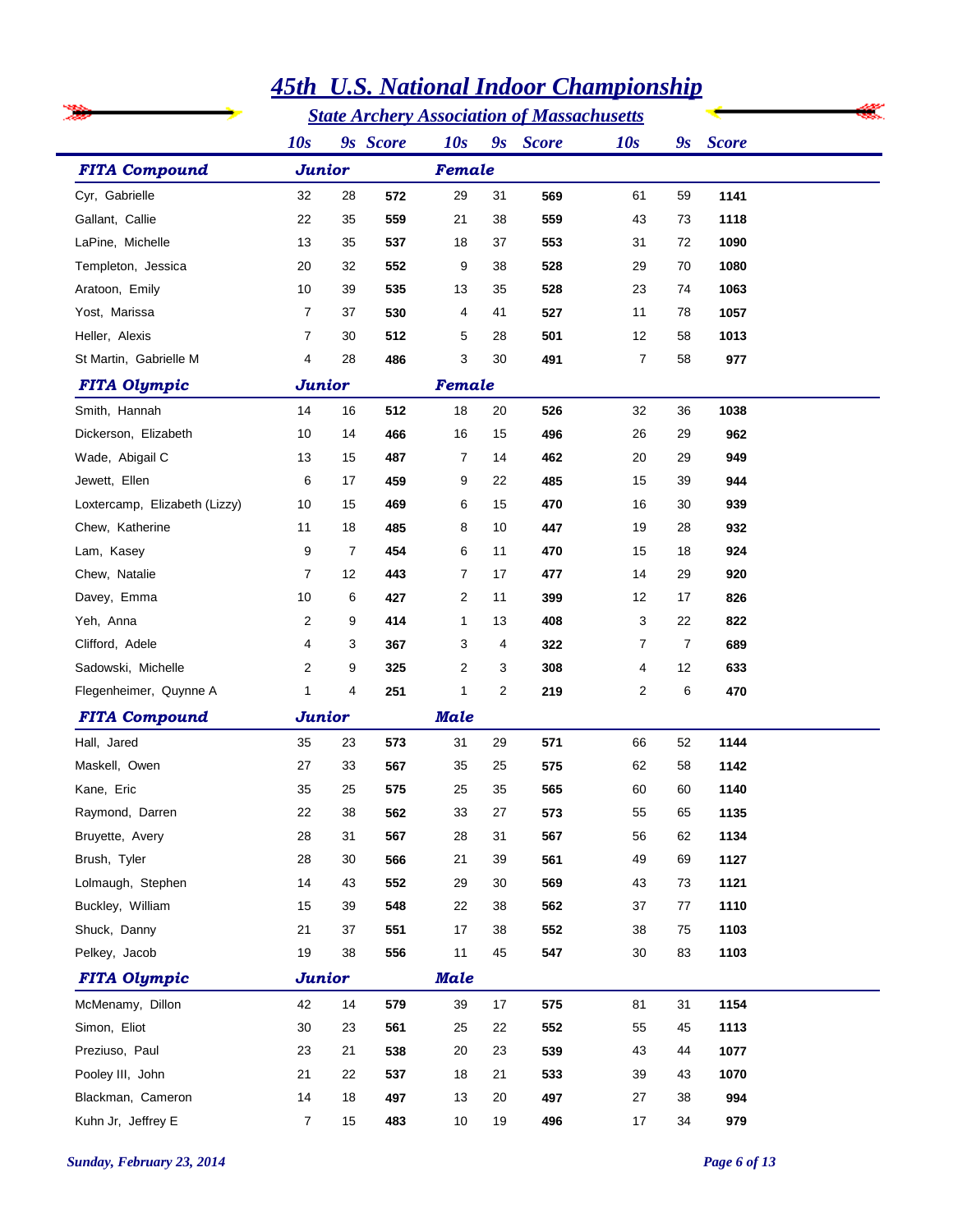|                    | <u>1900 C.S. Francoma Hawool Champtonship</u> |    |          |     |                 |                                                   |     |    |              |                      |
|--------------------|-----------------------------------------------|----|----------|-----|-----------------|---------------------------------------------------|-----|----|--------------|----------------------|
| ⋙                  |                                               |    |          |     |                 | <b>State Archery Association of Massachusetts</b> |     |    |              | سي<br><b>Seconds</b> |
|                    | 10s                                           |    | 9s Score | 10s | $\mathcal{Y}_S$ | <b>Score</b>                                      | 10s | 9ѕ | <b>Score</b> |                      |
| Schackart, Jeremy  | 12                                            | 18 | 492      | 6   | 18              | 468                                               | 18  | 36 | 960          |                      |
| Liu, Bangyan       | 8                                             | 15 | 449      | 5   | 9               | 426                                               | 13  | 24 | 875          |                      |
| Zade, Max          | 4                                             |    | 373      |     | 6               | 400                                               | 11  | 17 | 773          |                      |
| Belisle Jr. Thomas | 0                                             | 0  | 0        | 0   | 0               | 0                                                 | 0   |    | 0            |                      |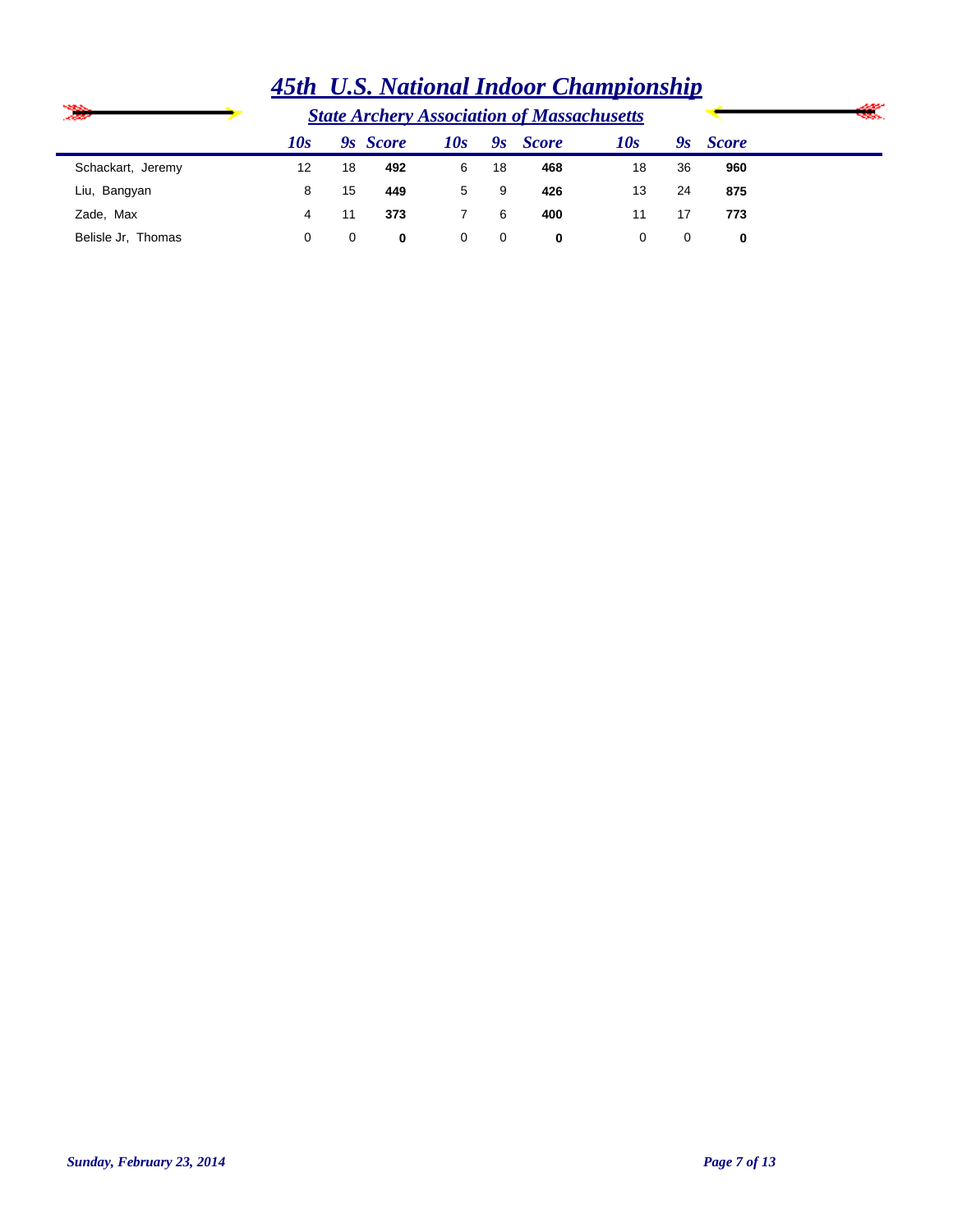|                            |                         |                | <b>45th U.S. National Indoor Championship</b> |                |                         |                                                   |                |    |                      |  |
|----------------------------|-------------------------|----------------|-----------------------------------------------|----------------|-------------------------|---------------------------------------------------|----------------|----|----------------------|--|
|                            |                         |                |                                               |                |                         | <b>State Archery Association of Massachusetts</b> |                |    |                      |  |
|                            | 10s                     |                | 9s Score                                      | 10s            |                         | 9 <sub>s</sub> Score                              | 10s            |    | 9 <sub>s</sub> Score |  |
| <b>Barebow</b>             | <b>Senior</b>           |                |                                               | Female         |                         |                                                   |                |    |                      |  |
| Bodine, Rachel             | $\overline{\mathbf{4}}$ | 7              | 347                                           | 4              | $\overline{\mathbf{c}}$ | 321                                               | 8              | 9  | 668                  |  |
| Schackart, Christy         | 3                       | 5              | 311                                           | 1              | 9                       | 354                                               | $\overline{4}$ | 14 | 665                  |  |
| Coons, Anita               | 0                       | 3              | 283                                           | 3              | 5                       | 331                                               | 3              | 8  | 614                  |  |
| <b>FITA Compound</b>       | <b>Senior</b>           |                |                                               | Female         |                         |                                                   |                |    |                      |  |
| Gauvin, Crystal            | 39                      | 21             | 579                                           | 41             | 19                      | 581                                               | 80             | 40 | 1160                 |  |
| Shirk, Denise              | 29                      | 29             | 567                                           | 28             | 31                      | 567                                               | 57             | 60 | 1134                 |  |
| Couture, Wendy             | 17                      | 42             | 555                                           | 24             | 34                      | 562                                               | 41             | 76 | 1117                 |  |
| Parker, Emily              | 19                      | 37             | 555                                           | 19             | 39                      | 557                                               | 38             | 76 | 1112                 |  |
| Faulkner, Erica            | 11                      | 31             | 539                                           | 14             | 39                      | 546                                               | 25             | 70 | 1085                 |  |
| Merrell, Lisa              | 10                      | 40             | 537                                           | 16             | 38                      | 542                                               | 26             | 78 | 1079                 |  |
| Miller, Heidi              | 6                       | 41             | 530                                           | 12             | 35                      | 536                                               | 18             | 76 | 1066                 |  |
| Hutchins, Elizabeth        | 6                       | 37             | 517                                           | 13             | 41                      | 547                                               | 19             | 78 | 1064                 |  |
| Gianos, Tina               | 9                       | 32             | 515                                           | 7              | 38                      | 523                                               | 16             | 70 | 1038                 |  |
| Longacre, Jacquelyn        | 2                       | 27             | 484                                           | 1              | 24                      | 495                                               | 3              | 51 | 979                  |  |
| Maynard, Lauren            | 5                       | 29             | 504                                           | 0              | 20                      | 473                                               | 5              | 49 | 977                  |  |
| Furey, Linda A             | 0                       | 0              | 0                                             | 0              | 0                       | 0                                                 | 0              | 0  | $\bf{0}$             |  |
| <b>FITA Olympic</b>        | <b>Senior</b>           |                |                                               | Female         |                         |                                                   |                |    |                      |  |
| Gibilaro, Ariel            | 27                      | 28             | 562                                           | 24             | 27                      | 555                                               | 51             | 55 | 1117                 |  |
| Ryea, Roxanne              | 14                      | 34             | 541                                           | 26             | 17                      | 545                                               | 40             | 51 | 1086                 |  |
| Chu, Tung Ying             | 16                      | 20             | 501                                           | 30             | 20                      | 553                                               | 46             | 40 | 1054                 |  |
| Gerig, Valerie             | 13                      | 18             | 517                                           | 12             | 22                      | 516                                               | 25             | 40 | 1033                 |  |
| Chambers, Lucy             | 14                      | 22             | 517                                           | 10             | 21                      | 501                                               | 24             | 43 | 1018                 |  |
| Cardenas, Gloria           | 15                      | 13             | 495                                           | 16             | 18                      | 514                                               | 31             | 31 | 1009                 |  |
| Renner, Laura              | 11                      | 20             | 500                                           | 13             | 20                      | 509                                               | 24             | 40 | 1009                 |  |
| Lyons, Brenda              | 19                      | 14             | 504                                           | 13             | 17                      | 492                                               | 32             | 31 | 996                  |  |
| Berberabe, Alexis          | 10                      | 20             | 501                                           | 14             | 11                      | 493                                               | 24             | 31 | 994                  |  |
| Droney, Siobhan            | 11                      | 16             | 482                                           | 9              | 22                      | 497                                               | 20             | 38 | 979                  |  |
| Carter, Stacy              | 10                      | 15             | 483                                           | 9              | 18                      | 486                                               | 19             | 33 | 969                  |  |
| Gerig, Valerie P           | 5                       | 14             | 443                                           | 11             | 21                      | 499                                               | 16             | 35 | 942                  |  |
| Gabriel, Jennifer          | $\overline{7}$          | 16             | 466                                           | 8              | 14                      | 444                                               | 15             | 30 | 910                  |  |
| Lemelman, Sarah            | $\overline{7}$          | 13             | 442                                           | 5              | 18                      | 453                                               | 12             | 31 | 895                  |  |
| Chen, Jing Jing            | 3                       | 9              | 428                                           | 4              | 8                       | 436                                               | 7              | 17 | 864                  |  |
| McGough, Diane             | 1                       | 11             | 414                                           | 5              | 7                       | 398                                               | 6              | 18 | 812                  |  |
| Lee, Alexandria            | 1                       | 9              | 360                                           | 5              | 9                       | 427                                               | 6              | 18 | 787                  |  |
| Strickland, Kelly          | 5                       | 6              | 353                                           | 4              | 11                      | 401                                               | 9              | 17 | 754                  |  |
| House, Gina                | 4                       | 11             | 374                                           | 3              | 11                      | 378                                               | 7              | 22 | 752                  |  |
| Janowitz, Alyssa           | 1                       | 5              | 300                                           | 2              | 8                       | 370                                               | 3              | 13 | 670                  |  |
| <b>Traditional Recurve</b> | <b>Senior</b>           |                |                                               | Female         |                         |                                                   |                |    |                      |  |
| Walters, Dianne            | 5                       | $\overline{7}$ | 440                                           | 7              | 13                      | 445                                               | 12             | 20 | 885                  |  |
| Gardella, Robin            | 4                       | 7              | 340                                           | $\overline{2}$ | 8                       | 327                                               | 6              | 15 | 667                  |  |

#### *Sunday, February 23, 2014 Page 8 of 13*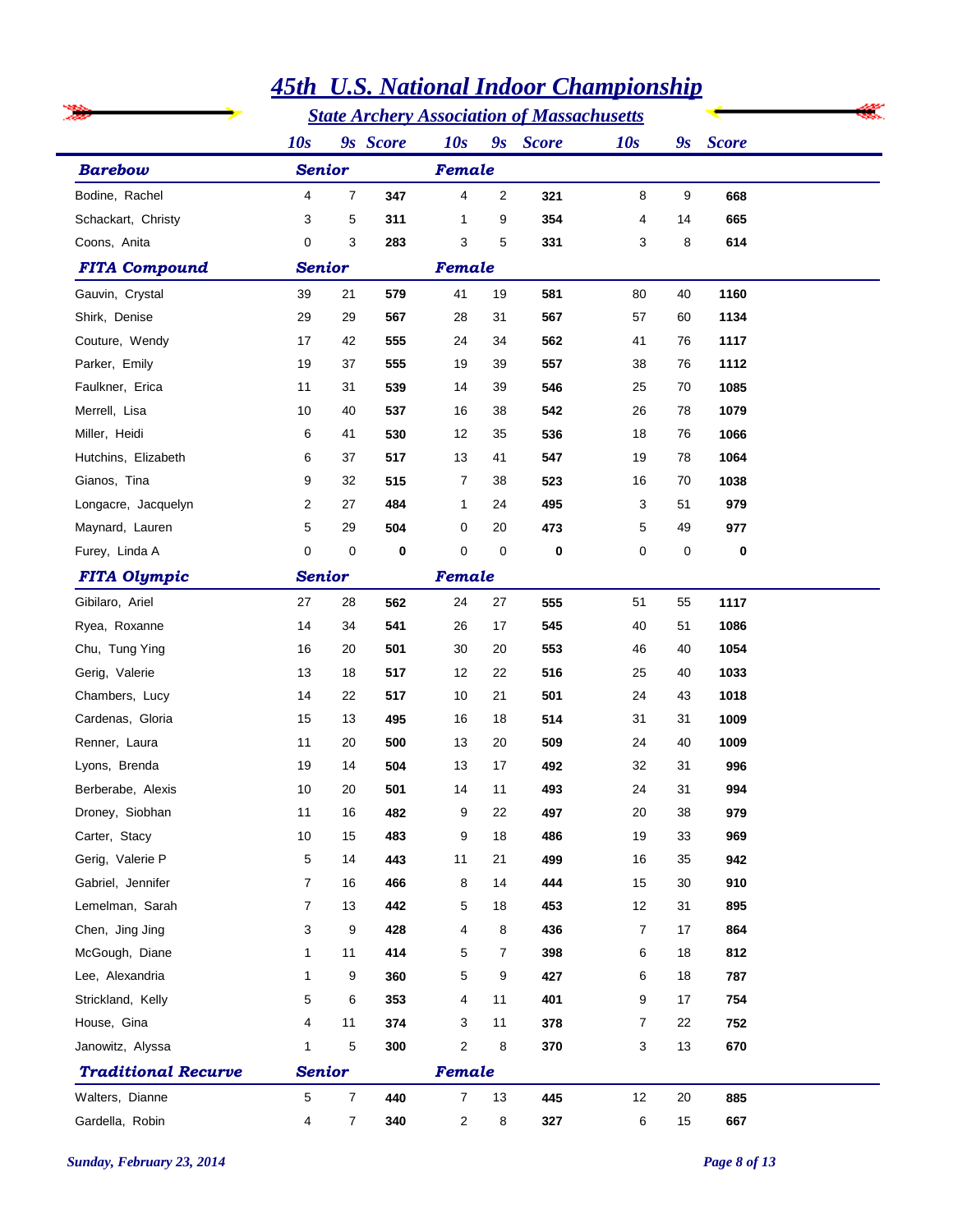|                      |               |    |          |             |                           | <b>State Archery Association of Massachusetts</b> |     |                           |              |  |
|----------------------|---------------|----|----------|-------------|---------------------------|---------------------------------------------------|-----|---------------------------|--------------|--|
|                      | 10s           |    | 9s Score | 10s         | $\mathbf{g}_{\mathbf{S}}$ | <b>Score</b>                                      | 10s | $\mathbf{g}_{\mathbf{S}}$ | <b>Score</b> |  |
| Barton, Gianna       | 0             | 6  | 244      | $\mathbf 0$ | 3                         | 185                                               | 0   | 9                         | 429          |  |
| Ricci, Donna         | 0             | 0  | 0        | 0           | 0                         | 0                                                 | 0   | 0                         | $\bf{0}$     |  |
| <b>Barebow</b>       | <b>Senior</b> |    |          | <b>Male</b> |                           |                                                   |     |                           |              |  |
| Demmer III, John     | 20            | 25 | 545      | 23          | 25                        | 549                                               | 43  | 50                        | 1094         |  |
| Kjorneberg, Oskar    | 11            | 21 | 511      | 15          | 23                        | 517                                               | 26  | 44                        | 1028         |  |
| Norboe, George       | 10            | 16 | 470      | 11          | 12                        | 471                                               | 21  | 28                        | 941          |  |
| Powdrell, Trevor     | 6             | 8  | 429      | 5           | 8                         | 417                                               | 11  | 16                        | 846          |  |
| Levasseur, Real      | 2             | 5  | 323      | 6           | 4                         | 391                                               | 8   | 9                         | 714          |  |
| Hong, Sokil          | 1             | 11 | 366      | 0           | $\overline{7}$            | 339                                               | 1   | 18                        | 705          |  |
| Baca, Joseph         | 1             | 1  | 319      | 1           | 3                         | 269                                               | 2   | 4                         | 588          |  |
| Lyman, John          | 2             | 3  | 234      | 2           | 7                         | 309                                               | 4   | 10                        | 543          |  |
| <b>Crossbow</b>      | <b>Senior</b> |    |          | <b>Male</b> |                           |                                                   |     |                           |              |  |
| Yacino, Christopher  | 41            | 19 | 581      | 51          | 9                         | 591                                               | 92  | 28                        | 1172         |  |
| <b>FITA Compound</b> | <b>Senior</b> |    |          | <b>Male</b> |                           |                                                   |     |                           |              |  |
| Gellenthien, Braden  | 54            | 6  | 594      | 57          | 3                         | 597                                               | 111 | 9                         | 1191         |  |
| Cousins, Dave        | 55            | 5  | 595      | 55          | 5                         | 595                                               | 110 | 10                        | 1190         |  |
| Lambert, Ben         | 36            | 24 | 577      | 50          | 10                        | 590                                               | 86  | 34                        | 1167         |  |
| Fleury, John         | 44            | 16 | 584      | 38          | 22                        | 578                                               | 82  | 38                        | 1162         |  |
| Painter, Matthew     | 34            | 26 | 574      | 43          | 17                        | 585                                               | 77  | 43                        | 1159         |  |
| Couture, Shawn       | 38            | 22 | 578      | 40          | 20                        | 580                                               | 78  | 42                        | 1158         |  |
| Ashford, Brandon     | 36            | 24 | 576      | 40          | 20                        | 580                                               | 76  | 44                        | 1156         |  |
| Visco, Brian         | 37            | 23 | 577      | 39          | 21                        | 579                                               | 76  | 44                        | 1156         |  |
| Santos, Joseph       | 38            | 22 | 578      | 36          | 24                        | 576                                               | 74  | 46                        | 1154         |  |
| Turmel, Kevin        | 38            | 22 | 578      | 36          | 24                        | 576                                               | 74  | 46                        | 1154         |  |
| Vorpagel, Kyle       | 28            | 32 | 568      | 38          | 22                        | 578                                               | 66  | 54                        | 1146         |  |
| Gioiosi, Gregory     | 24            | 35 | 563      | 24          | 33                        | 574                                               | 48  | 68                        | 1137         |  |
| Kennedy, Jason       | 34            | 25 | 571      | 25          | 35                        | 565                                               | 59  | 60                        | 1136         |  |
| Carlise, Adam        | 29            | 31 | 569      | 26          | 34                        | 566                                               | 55  | 65                        | 1135         |  |
| Myers, Mark          | 21            | 39 | 561      | 32          | 28                        | 572                                               | 53  | 67                        | 1133         |  |
| Ouimet, Anthony      | 23            | 34 | 560      | 26          | 34                        | 568                                               | 49  | 68                        | 1128         |  |
| Sullivan, Shaun      | 21            | 37 | 559      | 27          | 32                        | 566                                               | 48  | 69                        | 1125         |  |
| Ferrie, John David   | 19            | 41 | 559      | 23          | 36                        | 561                                               | 42  | 77                        | 1120         |  |
| Bruyette, Chad       | 14            | 46 | 554      | 22          | 36                        | 560                                               | 36  | 82                        | 1114         |  |
| McFadden, Brandon    | 18            | 39 | 555      | 21          | 36                        | 558                                               | 39  | 75                        | 1113         |  |
| King, Matthew        | 26            | 31 | 562      | 26          | 30                        | 546                                               | 52  | 61                        | 1108         |  |
| Oswald, Tom          | 17            | 40 | 553      | 14          | 44                        | 552                                               | 31  | 84                        | 1105         |  |
| Vebeliunas, Tauras   | 19            | 35 | 552      | 15          | 40                        | 550                                               | 34  | 75                        | 1102         |  |
| Sweeney, Peter       | 13            | 41 | 547      | 15          | 42                        | 551                                               | 28  | 83                        | 1098         |  |
| Scalise, Joseph      | 12            | 38 | 541      | 17          | 41                        | 555                                               | 29  | 79                        | 1096         |  |
| Buckley, Brian       | 13            | 43 | 549      | 11          | 42                        | 543                                               | 24  | 85                        | 1092         |  |
| Miller, James        | 11            | 39 | 540      | 19          | 31                        | 550                                               | 30  | 70                        | 1090         |  |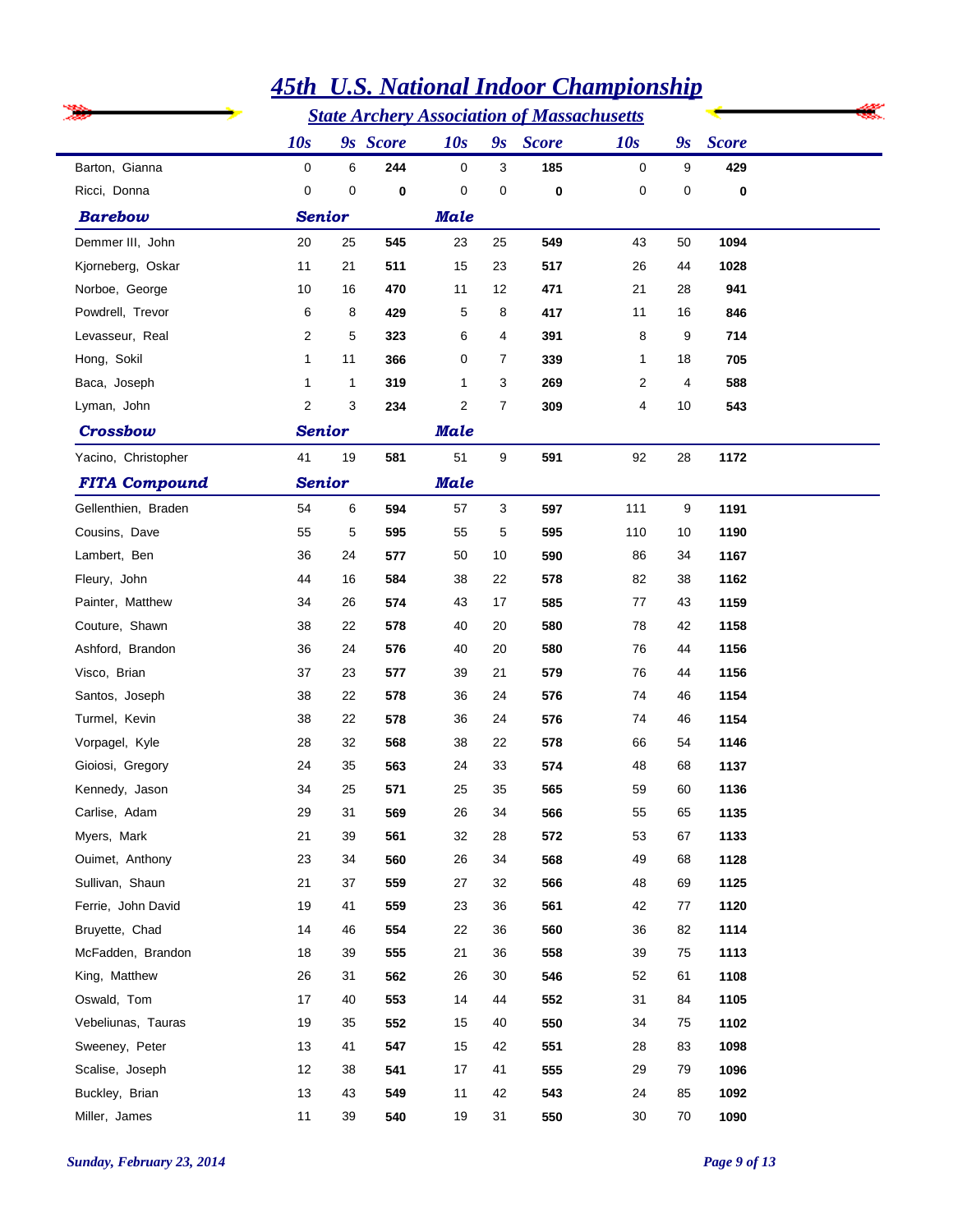|                            | <u>45th U.S. National Indoor Championship</u> |                |          |                |                |                                                   |     |                           |              |  |  |  |
|----------------------------|-----------------------------------------------|----------------|----------|----------------|----------------|---------------------------------------------------|-----|---------------------------|--------------|--|--|--|
|                            |                                               |                |          |                |                | <b>State Archery Association of Massachusetts</b> |     |                           |              |  |  |  |
|                            | 10s                                           |                | 9s Score | 10s            | 9s             | <b>Score</b>                                      | 10s | $\mathbf{g}_{\mathbf{S}}$ | <b>Score</b> |  |  |  |
| McKane, Robert             | $\overline{7}$                                | 43             | 528      | 13             | 39             | 545                                               | 20  | 82                        | 1073         |  |  |  |
| Denley, Jack               | 20                                            | 35             | 551      | 11             | 37             | 521                                               | 31  | 72                        | 1072         |  |  |  |
| Bolduc, Dan                | 5                                             | 31             | 512      | 9              | 35             | 529                                               | 14  | 66                        | 1041         |  |  |  |
| Conlon, James              | 6                                             | 41             | 521      | 5              | 32             | 513                                               | 11  | 73                        | 1034         |  |  |  |
| Prouty, Paul               | 3                                             | 19             | 438      | 6              | 18             | 437                                               | 9   | 37                        | 875          |  |  |  |
| Baker, Rick                | $\mathbf 0$                                   | $\mathbf 0$    | 0        | 0              | 0              | 0                                                 | 0   | 0                         | 0            |  |  |  |
| <b>FITA Olympic</b>        | <b>Senior</b>                                 |                |          | <b>Male</b>    |                |                                                   |     |                           |              |  |  |  |
| Johnson, Richard           | 42                                            | 16             | 580      | 44             | 16             | 584                                               | 86  | 32                        | 1164         |  |  |  |
| McGlyn, Joseph             | 45                                            | 13             | 583      | 39             | 19             | 577                                               | 84  | 32                        | 1160         |  |  |  |
| Gerig, Guy                 | 31                                            | 22             | 563      | 29             | 26             | 564                                               | 60  | 48                        | 1127         |  |  |  |
| Lazaroff, Brett            | 27                                            | 25             | 557      | 29             | 23             | 560                                               | 56  | 48                        | 1117         |  |  |  |
| Gauvin, Rich               | 22                                            | 19             | 538      | 21             | 22             | 540                                               | 43  | 41                        | 1078         |  |  |  |
| Martel, Michael            | 26                                            | 22             | 552      | 19             | 18             | 524                                               | 45  | 40                        | 1076         |  |  |  |
| Chu, Benjamin              | 25                                            | 23             | 540      | 21             | 22             | 523                                               | 46  | 45                        | 1063         |  |  |  |
| Chant, Matt                | 16                                            | 21             | 524      | 15             | 27             | 530                                               | 31  | 48                        | 1054         |  |  |  |
| Beauvais, Adam             | 18                                            | 23             | 536      | 13             | 25             | 516                                               | 31  | 48                        | 1052         |  |  |  |
| Marino, Anthony            | 17                                            | 28             | 536      | 13             | 21             | 508                                               | 30  | 49                        | 1044         |  |  |  |
| Gladstone, Carl            | 17                                            | 20             | 520      | 16             | 21             | 523                                               | 33  | 41                        | 1043         |  |  |  |
| Nguyen, Cyrus              | 17                                            | 25             | 533      | 12             | 17             | 507                                               | 29  | 42                        | 1040         |  |  |  |
| Shetler, Keith             | 16                                            | 18             | 520      | 10             | 21             | 508                                               | 26  | 39                        | 1028         |  |  |  |
| Nguyen, Ty                 | 13                                            | 26             | 502      | 16             | 20             | 524                                               | 29  | 46                        | 1026         |  |  |  |
| Turner, Randel-Peewee      | 13                                            | 23             | 512      | 17             | 14             | 512                                               | 30  | 37                        | 1024         |  |  |  |
| Aaron, Dustin              | 12                                            | 25             | 517      | 13             | 21             | 503                                               | 25  | 46                        | 1020         |  |  |  |
| Gerig, Guy A               | 9                                             | 25             | 509      | 13             | 21             | 509                                               | 22  | 46                        | 1018         |  |  |  |
| McMillan, Terrence         | 21                                            | 11             | 512      | 9              | 20             | 497                                               | 30  | 31                        | 1009         |  |  |  |
| Singh, Vikron              | 14                                            | 15             | 490      | 9              | 18             | 481                                               | 23  | 33                        | 971          |  |  |  |
| Awal, Mehraj               | 13                                            | 13             | 491      | 11             | 13             | 472                                               | 24  | 26                        | 963          |  |  |  |
| Robinson-Mosher, Avi       | 10 <sup>1</sup>                               | 20             | 472      | 10             | 15             | 470                                               | 20  | 35                        | 942          |  |  |  |
| Steel, Richard             | 9                                             | 12             | 456      | $\overline{7}$ | 18             | 462                                               | 16  | 30                        | 918          |  |  |  |
| Pacificador, Rey Patrick   | $\overline{7}$                                | 10             | 456      | 8              | 11             | 461                                               | 15  | 21                        | 917          |  |  |  |
| DuCasse, George            | 10                                            | 12             | 461      | 4              | 12             | 444                                               | 14  | 24                        | 905          |  |  |  |
| Zordan, Matthew            | 6                                             | 14             | 457      | 4              | 13             | 436                                               | 10  | 27                        | 893          |  |  |  |
| Marks, Alex                | 5                                             | 9              | 440      | 8              | 10             | 451                                               | 13  | 19                        | 891          |  |  |  |
| Martin, Roan               | 6                                             | $\overline{7}$ | 421      | 10             | 9              | 466                                               | 16  | 16                        | 887          |  |  |  |
| Murray III, William        | 6                                             | 5              | 383      | 6              | 5              | 362                                               | 12  | 10                        | 745          |  |  |  |
| Uy, Patrick                | $\mathbf 0$                                   | 0              | 0        | 0              | 0              | 0                                                 | 0   | 0                         | $\pmb{0}$    |  |  |  |
| <b>Modern Longbow</b>      | <b>Senior</b>                                 |                |          | <b>Male</b>    |                |                                                   |     |                           |              |  |  |  |
| Smock, Calvin              | $\overline{7}$                                | 15             | 477      | 8              | 12             | 472                                               | 15  | 27                        | 949          |  |  |  |
| Moore, Walter              | 3                                             | 4              | 342      | 5              | $\overline{7}$ | 351                                               | 8   | 11                        | 693          |  |  |  |
| <b>Traditional Recurve</b> | <b>Senior</b>                                 |                |          | <b>Male</b>    |                |                                                   |     |                           |              |  |  |  |
| Leonard, L Michael         | 6                                             | 14             | 463      | 5              | 13             | 448                                               | 11  | 27                        | 911          |  |  |  |

*Sunday, February 23, 2014 Page 10 of 13*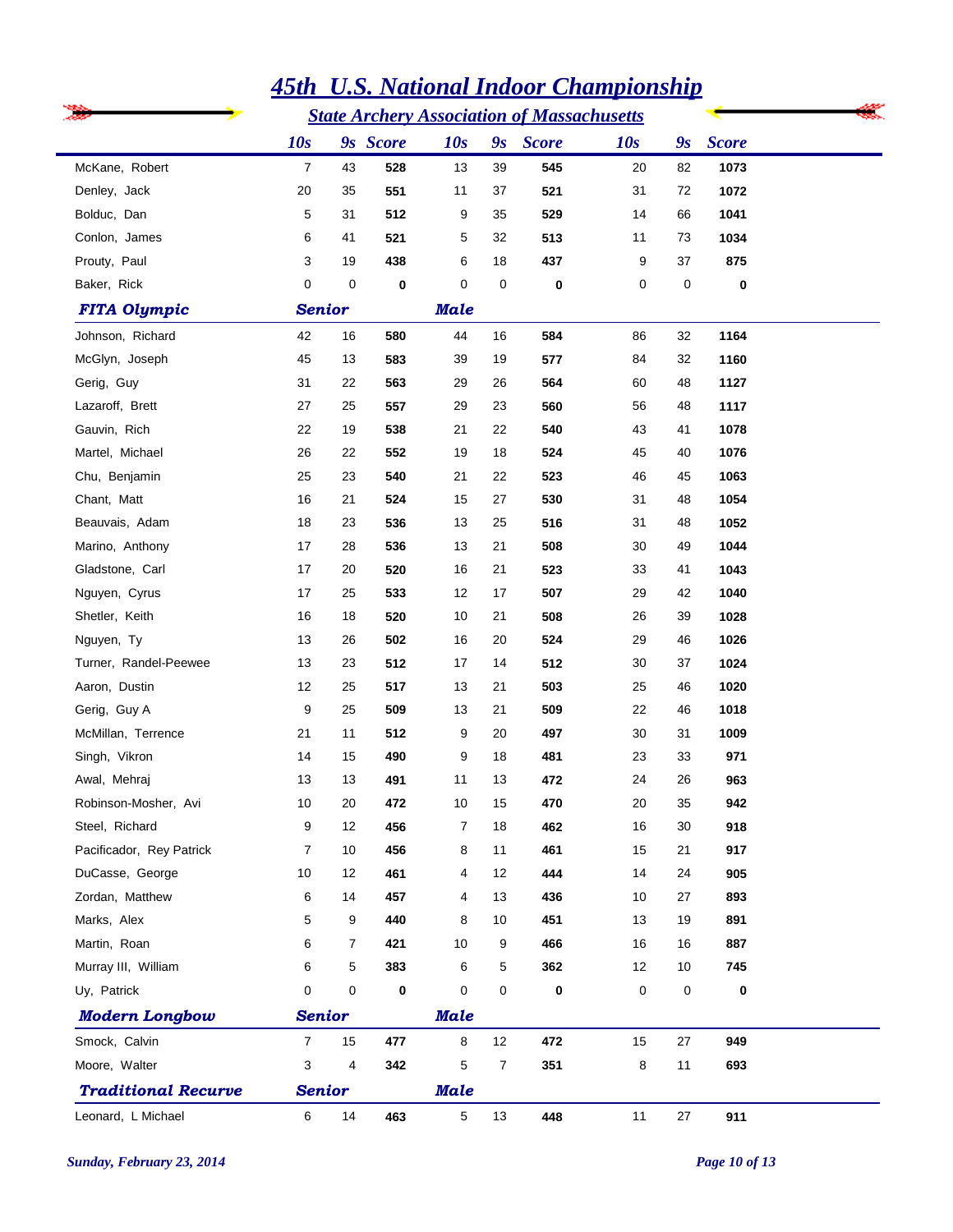|                         | <b>State Archery Association of Massachusetts</b> |                   |          |                     |                |              |                |                           |              |  |
|-------------------------|---------------------------------------------------|-------------------|----------|---------------------|----------------|--------------|----------------|---------------------------|--------------|--|
|                         | 10s                                               |                   | 9s Score | 10s                 | 9s             | <b>Score</b> | 10s            | $\mathbf{g}_{\mathbf{S}}$ | <b>Score</b> |  |
| Scotta, Aldo            | 5                                                 | 10                | 438      | 5                   | 10             | 421          | 10             | 20                        | 859          |  |
| Kronberg, Ken           | $\overline{2}$                                    | 9                 | 365      | 5                   | 8              | 369          | 7              | 17                        | 734          |  |
| Paul, Kenneth           | 5                                                 | 7                 | 354      | 5                   | 4              | 359          | 10             | 11                        | 713          |  |
| <b>FITA Compound</b>    |                                                   | <b>Masters 50</b> |          | Female              |                |              |                |                           |              |  |
| Buckley, Jackie         | 5                                                 | 39                | 524      | 6                   | 30             | 508          | 11             | 69                        | 1032         |  |
| <b>FITA Olympic</b>     |                                                   | <b>Masters 50</b> |          | Female              |                |              |                |                           |              |  |
| Sarver, Carmen          | $\overline{7}$                                    | 22                | 504      | 16                  | 25             | 533          | 23             | 47                        | 1037         |  |
| <b>Compound Fingers</b> |                                                   | <b>Masters 50</b> |          | <b>Male</b>         |                |              |                |                           |              |  |
| Lewkowicz, Paul         | 12                                                | 47                | 551      | $\overline{7}$      | 49             | 543          | 19             | 96                        | 1094         |  |
| Hryn, Dave              | 17                                                | 40                | 553      | 0                   | 0              | 0            | 17             | 40                        | 553          |  |
| <b>FITA Compound</b>    |                                                   | <b>Masters 50</b> |          | <b>Male</b>         |                |              |                |                           |              |  |
| Santos, Stephen         | 32                                                | 28                | 572      | 36                  | 24             | 576          | 68             | 52                        | 1148         |  |
| Shuck, Jerry            | 33                                                | 26                | 571      | 28                  | 22             | 568          | 61             | 48                        | 1139         |  |
| Libby, John             | 33                                                | 27                | 573      | 25                  | 34             | 564          | 58             | 61                        | 1137         |  |
| Laramie, Bill           | 26                                                | 34                | 566      | 29                  | 30             | 568          | 55             | 64                        | 1134         |  |
| Hopkins, Matt           | 28                                                | 32                | 568      | 25                  | 34             | 564          | 53             | 66                        | 1132         |  |
| Hulme, Michael          | 24                                                | 35                | 563      | 28                  | 32             | 568          | 52             | 67                        | 1131         |  |
| McDevitt, James         | 25                                                | 33                | 563      | 25                  | 35             | 565          | 50             | 68                        | 1128         |  |
| Tuttle, Patrick         | 25                                                | 31                | 563      | 21                  | 38             | 560          | 46             | 69                        | 1123         |  |
| Sarver, David           | 25                                                | 34                | 564      | 18                  | 40             | 556          | 43             | 74                        | 1120         |  |
| McCoy, William          | 14                                                | 42                | 550      | 22                  | 36             | 560          | 36             | 78                        | 1110         |  |
| Hainley, David          | 14                                                | 40                | 547      | 13                  | 39             | 544          | 27             | 79                        | 1091         |  |
| Hunt, Raymond           | 15                                                | 41                | 551      | 9                   | 42             | 529          | 24             | 83                        | 1080         |  |
| <b>FITA Olympic</b>     |                                                   | <b>Masters 50</b> |          | <b>Male</b>         |                |              |                |                           |              |  |
| Renner, G Stewart       | 12                                                | 26                | 516      | 16                  | 25             | 528          | 28             | 51                        | 1044         |  |
| Smolinski, George       | 17                                                | 16                | 514      | 13                  | 15             | 500          | 30             | 31                        | 1014         |  |
| Lam, Eddy               | 6                                                 | 17                | 483      | 6                   | 12             | 474          | 12             | 29                        | 957          |  |
| Schackart, Frank        | 9                                                 | 12                | 470      | $\overline{7}$      | 9              | 459          | $16\,$         | 21                        | 929          |  |
| Lio, Michael            | 3                                                 | 16                | 432      | 4                   | $16$           | 455          | $\overline{7}$ | 32                        | 887          |  |
| Jukoski, Peter          | $\overline{7}$                                    | 15                | 456      | 4                   | 6              | 417          | 11             | 21                        | 873          |  |
| Chiu, KC                | 5                                                 | 10                | 422      | 3                   | 6              | 391          | 8              | 16                        | 813          |  |
| Weaver, David S         | 5                                                 | $\overline{7}$    | 403      | 4                   | $\overline{7}$ | 387          | 9              | 14                        | 790          |  |
| Jordan, Stephen         | 4                                                 | 5                 | 318      | 6                   | 12             | 426          | 10             | 17                        | 744          |  |
| Marks, Michael          | 2                                                 | $\overline{7}$    | 344      | 2                   | 4              | 343          | 4              | 11                        | 687          |  |
| Herrington, Thomas      | $\overline{c}$                                    | 5                 | 324      | 1                   | 9              | 348          | 3              | 14                        | 672          |  |
| Hanley, Ricky           | 8                                                 | 11                | 411      | $\mathsf{O}\xspace$ | $\mathbf 0$    | 0            | 8              | 11                        | 411          |  |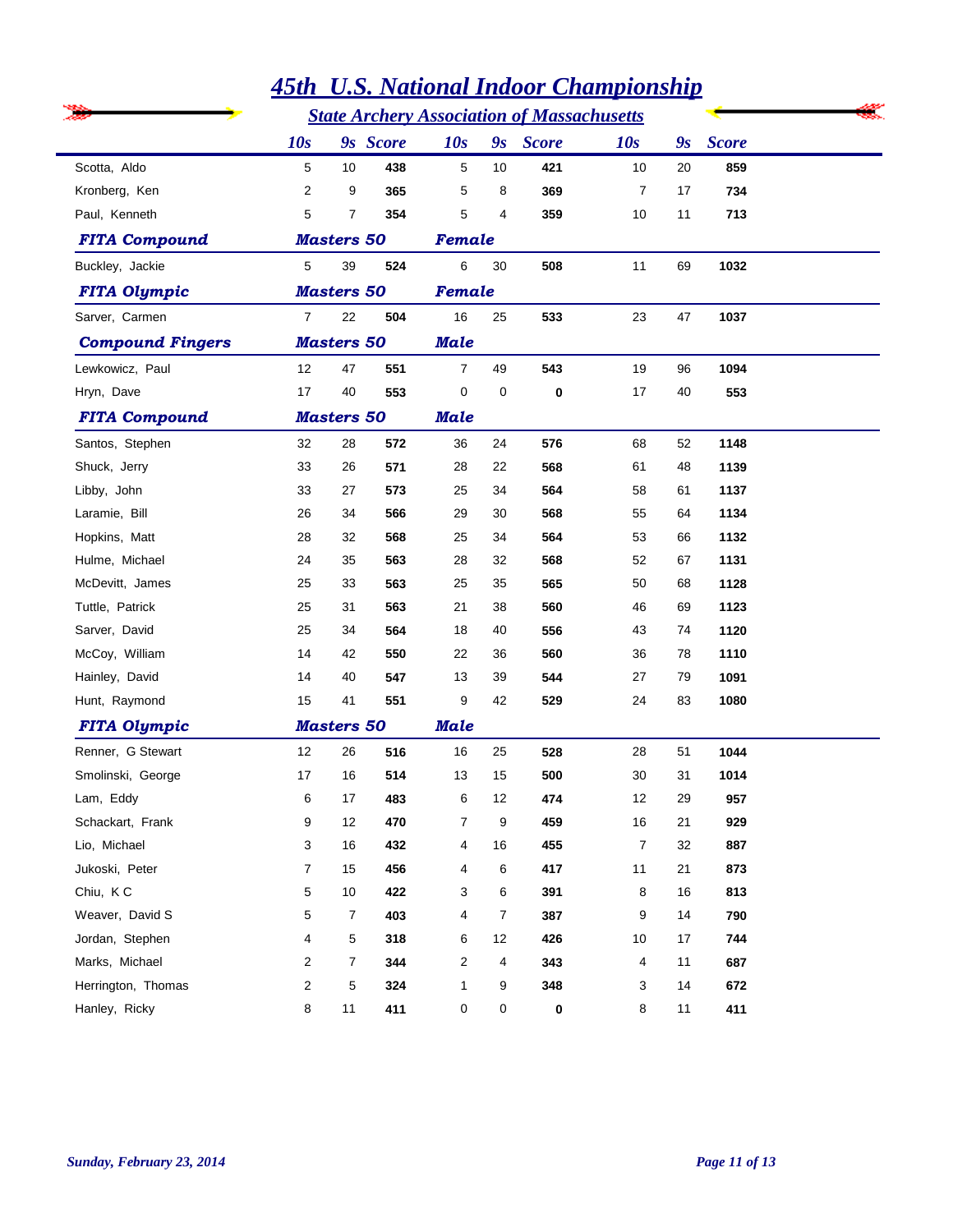|                       |                |                   |          |             |    | <b>45th U.S. National Indoor Championship</b>     |     |    |              |
|-----------------------|----------------|-------------------|----------|-------------|----|---------------------------------------------------|-----|----|--------------|
|                       |                |                   |          |             |    | <b>State Archery Association of Massachusetts</b> |     |    |              |
|                       | 10s            |                   | 9s Score | 10s         |    | 9s Score                                          | 10s | 9s | <b>Score</b> |
| <b>FITA Compound</b>  |                | <b>Masters 60</b> |          | Female      |    |                                                   |     |    |              |
| Hayes, Mary P         | $\overline{7}$ | 29                | 511      | 9           | 37 | 523                                               | 16  | 66 | 1034         |
| <b>FITA Olympic</b>   |                | <b>Masters 60</b> |          | Female      |    |                                                   |     |    |              |
| Jones, Roberta        | 9              | $10$              | 463      | 7           | 16 | 463                                               | 16  | 26 | 926          |
| <b>FITA Compound</b>  |                | <b>Masters 60</b> |          | <b>Male</b> |    |                                                   |     |    |              |
| Brandenburg, Jack     | 33             | 27                | 573      | 27          | 33 | 567                                               | 60  | 60 | 1140         |
| Zecker, Daniel H      | 21             | 38                | 560      | 22          | 34 | 558                                               | 43  | 72 | 1118         |
| Marhefka, Frank       | 21             | 37                | 559      | 19          | 37 | 555                                               | 40  | 74 | 1114         |
| Wargat, Bruce         | 23             | 37                | 563      | 9           | 47 | 544                                               | 32  | 84 | 1107         |
| Martin, Gary          | 12             | 47                | 549      | 15          | 44 | 554                                               | 27  | 91 | 1103         |
| Lincoln, Robert       | 14             | 40                | 540      | 16          | 42 | 554                                               | 30  | 82 | 1094         |
| Coffin, Samuel        | 13             | 43                | 549      | 20          | 30 | 542                                               | 33  | 73 | 1091         |
| Woodcome, Edmond L    | 23             | 29                | 545      | 20          | 32 | 543                                               | 43  | 61 | 1088         |
| Minuto, Frank         | 11             | 36                | 528      | 10          | 38 | 538                                               | 21  | 74 | 1066         |
| Nakis, Paul S         | 14             | 29                | 518      | 15          | 31 | 535                                               | 29  | 60 | 1053         |
| Aratoon, Arnold       | 9              | 28                | 503      | 9           | 25 | 497                                               | 18  | 53 | 1000         |
| Melendez, Louis       | 5              | 16                | 426      | 0           | 0  | 0                                                 | 5   | 16 | 426          |
| <b>FITA Olympic</b>   |                | <b>Masters 60</b> |          | <b>Male</b> |    |                                                   |     |    |              |
| Petersen, Henry       | 15             | 22                | 516      | 22          | 15 | 524                                               | 37  | 37 | 1040         |
| Gerstel, Robert       | 15             | 20                | 512      | 17          | 20 | 516                                               | 32  | 40 | 1028         |
| Cote, Jacques         | 18             | 24                | 525      | 11          | 19 | 503                                               | 29  | 43 | 1028         |
| Rudolph, Alan         | 10             | 25                | 517      | 11          | 23 | 511                                               | 21  | 48 | 1028         |
| Ontell, David         | 12             | 18                | 499      | 17          | 25 | 520                                               | 29  | 43 | 1019         |
| Laramie Jr, Raymond F | 11             | 16                | 505      | 18          | 14 | 513                                               | 29  | 30 | 1018         |
| Sullivan, Lawrence    | 20             | 15                | 492      | 14          | 15 | 505                                               | 34  | 30 | 997          |
| Bolduc, James         | 11             | 18                | 491      | 11          | 18 | 499                                               | 22  | 36 | 990          |
| Majewski, George      | 7              | 23                | 495      | 6           | 20 | 492                                               | 13  | 43 | 987          |
| Cronemeyer, Peter     | 8              | 12                | 469      | 7           | 13 | 470                                               | 15  | 25 | 939          |
| Brown, Larry          | 8              | 15                | 464      | 6           | 16 | 474                                               | 14  | 31 | 938          |
| Elkovitch, James      | 4              | 6                 | 395      | 5           | 10 | 441                                               | 9   | 16 | 836          |
| Griffith, William     | 5              | 13                | 405      | 4           | 12 | 393                                               | 9   | 25 | 798          |
| Belisle Sr, Thomas    | 1              | 6                 | 373      | 1           | 4  | 379                                               | 2   | 10 | 752          |
| Dransfield, Douglas   | 0              | 0                 | 0        | 0           | 0  | 0                                                 | 0   | 0  | 0            |